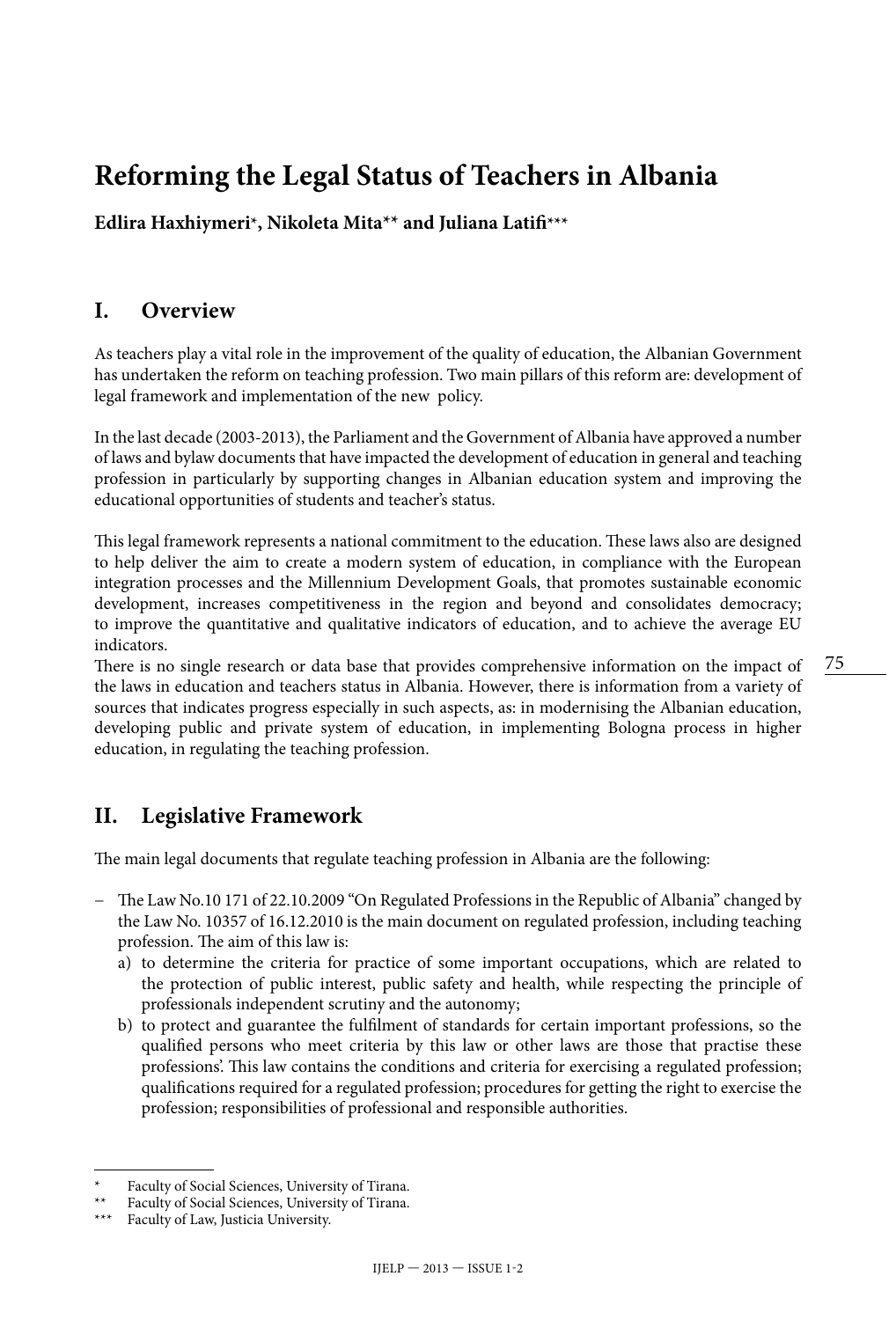- − The Law No. 69 of 21.6.2012 "On Pre-university Education System in the Republic of Albania" is the key legal act on education. The scope of application of this law is the pre-university educational system in the Republic of Albania. The aims of this law are:
	- a) to set out the basic principles concerning the structure, activity and governance of the preuniversity educational system in the Republic of Albania;
	- b) to guarantee the constitutional right for education, in accordance with the respective legal framework for the functioning of the pre-university educational system. The law regulates such aspects that are related to teaching profession as: status of teaching personnel; academic degrees and qualifications teachers should obtain in order to teach at different levels of education system; the criteria for pre-service and continuous professional development of teachers; teacher's duties and responsibilities; admission and expulsion from teacher's job.
- − The Law No. 9741 of 21.5.2007 (changed) "On Higher Education in the Republic of Albania". This law provides for the mission, main goals of higher education and regulates aspects related to the establishment, organization, administration, management, financing, and quality assurance in Institutions of Higher Education of higher education in the Republic of Albania, in compliance with the European standards as well as determines the role of the state and the society regarding higher education. From the point of view of teaching profession, this law regulates issues related to the academic degrees, to study programs, and quality assurance of higher education.
- − Law No. 7961 of 12.07.1995 "Labour Code of Republic of Albania", changed. By Law No. 8085 of 13.03.1996, changed by Law No. 9125 of 29.07.2003. This is the main document that regulates employments issues in Albania. This law is applicable for teaching profession as well.
- − Normative Provisions for the Pre-university Education approved by the Ministry of Education and Science in 2002. This is a document that contains detailed rules on education process, on actors that act in the pre-university education institutions. A considerable number of rules are dedicated to teacher's rights and tasks; to teacher appointment procedure; to teacher transfer.
- − The Regulation of the Ministry of Education and Science No.336 of 14.07.2011 "On the Organisation and Conduct of Professional Practice for Teaching as a Regulated Profession" aims to ensure quality of teaching and high performance in the teaching profession, learning of theoretical and professional knowledge, skills and habits practical and ethical norms of conduct of teachers; capacity development of future teachers for a better fit to changes in curriculum, teaching and communication with children and youth. It sets the aims of professional practice (i.e. mentoring standards and responsibilities, application procedure guidelines, as well as applicant assessment procedures) and defines the roles of higher institutions that have teacher education programmes.
- − Collective Agreement dated 25.05. 2010, drafted pursuant to the Labour Code, set forth all teachers' rights and duties, job conditions, job duration, job leave, salary levels, ethical rules and sanctions.
- − Other specific legal documents regulating the employment in the education sector (e.g. procedures of the recruitment, selection and appointment), include: Order of the Minister of Education and Science No. 490 of 27.12.2005, Order of the Minister of Education and Science No. 22 of 18.09.2006 "On the Appointment of Teaching and Management Staff in the Pre-university Education", Code of Ministry of Education and Science No. 8937 of 22.12.2005 "For Schools with Status 'National Level Schools'"; Decision of the Council of Ministers No. 194 of 22.04.1999 "On approval of the wages structure of the teaching personnel in the pre-university education"; The Law No.9367 of 07.04.2005 "On preventing conflicts of interest in exercising public functions"; Law No. 108/2013 "On foreigners"; Law No. 8389 of 05.08.1998 "On Albanian Citizenship". Decision of Council of Ministers No. 66 of 03.02.2010 "On the Establishing the Regional Education Departments and Education Offices"; Instruction No.21 of 23.07.2010 of the Minister of Education and Science "On norms of teaching in the pre-university education"; Decision of the Council of Ministers No.511 of 24.10.2002 "On duration of work and leave of absence in state institutions".

Other relevant documents of legislative framework are:

- − The Law No.10247 of 2010 on Albanian Qualifications Framework.
- − The Law No. 8652 of 31.7.2000 on the Organization and Functioning of Local Governance.
- − Code of Teacher's Ethics in the Public and Private Pre-university Education (2012).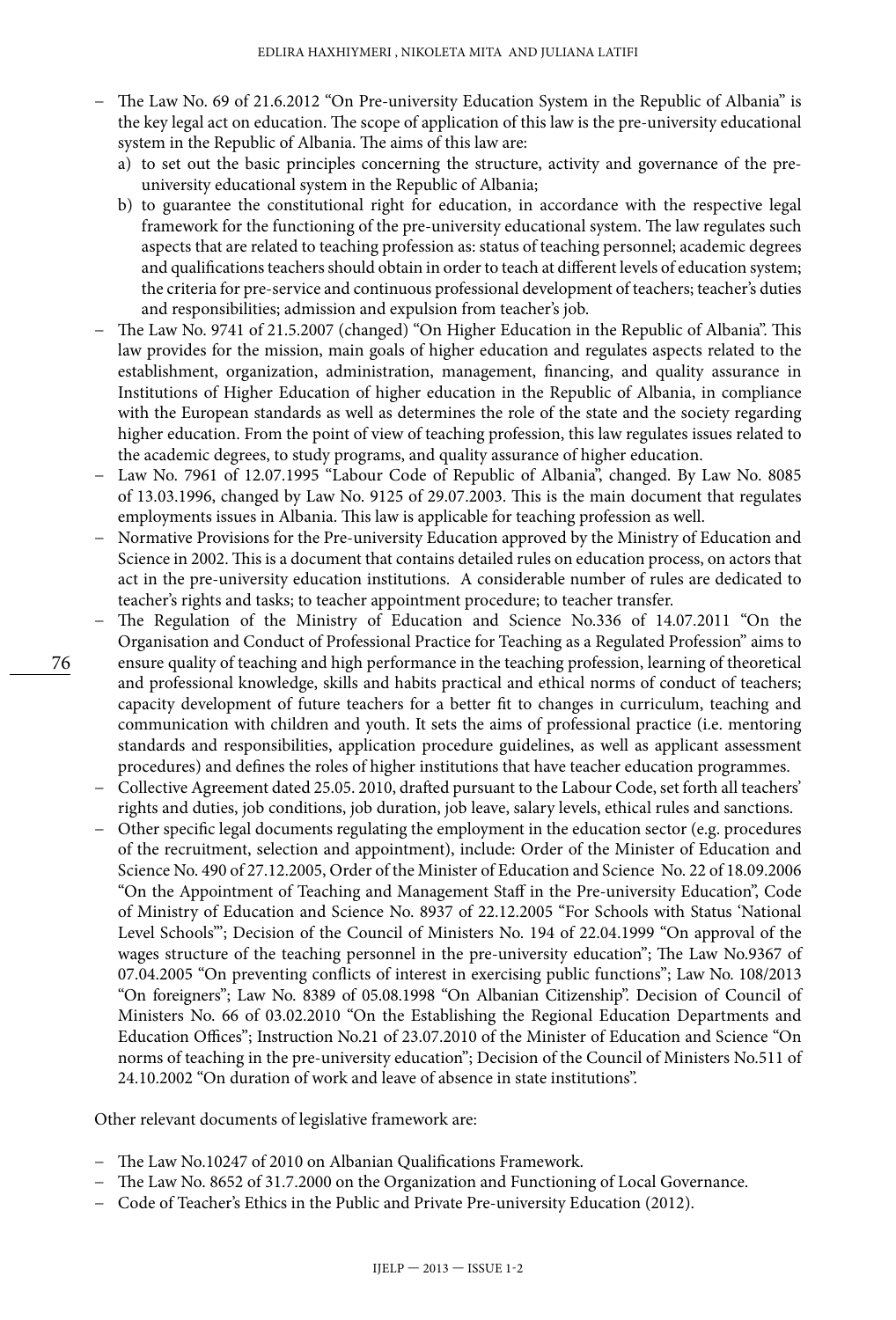- − Law No. 9131, 08.09.2003 "On the rules of ethics in public administration"
- − Bylaw acts on pre-university education, issued by the Council of Ministers and the Ministry of Education and Sciences.

It is evident from the above presentation that the legal framework of education in Albania covers almost of all aspects of teaching profession, like: status, qualifications, employment, salary, professional development, in-service training, rights, duties and promotion.

## **III. Qualifications**

Because providing education is one of the responsibilities of the state, it is clearly within the competence of the State to prescribe what shall be the legal status of teachers, to make or authorize reasonable classifications of teachers and to set the rules on teachers'qualifications.

Considering teacher as the most important variable in the educational equation, the Albanian government included teaching profession in the list of the regulated professions. Given the importance of credentials to professions, requirements for new teachers have been an important issue in school reform. Taking into the consideration the educational levels, the legislation has determines the categories of teacher for the pre-university education system.

#### **A. Categories of teachers**

According to the Law No.69/2012 "On Pre-University Education System in the Republic of Albania" (article 24), the categories of teachers in Albania Education System are as following:

- − Teacher of Preschool Education
- − Teacher of the basic education
	- − Teacher of the elementary education (1-6 grades)
	- − Teacher of the lower secondary education (7-9 grades)
- − Teacher of the upper secondary education (9-12)
	- − Teacher of the gymnasium
	- − Teacher of the vocational education
	- − Teacher of the professional education.

#### **B. Qualifications**

Entry into professions requires credentials. The Albanian legislation has foreseen basic requirements to enter to teaching profession. Policy governing entry into preparation for teaching has taken into the consideration need to provide society with an adequate supply of teachers who possess the necessary qualities and who have the required professional knowledge and skills.

That is, entry into teaching profession typically requires a diploma, which is obtained only after completion of a higher teacher education program, induction period and passage of the state examination. These credentials serve as screening devices. Their rationale is protection of the interests of the public by assuring that teachers hold an agreed-upon level of knowledge and skill, and by filtering out those with substandard levels of knowledge and skill.

In addition to initial formal education, professional work typically requires extensive practice for new teachers upon entry. Such practice is designed to pick up where pre-service training has left off. While credentials assure that new entrants have a minimum or basic level of knowledge and skill, induction programs for practitioners are designed to augment this basic level of knowledge and skill. The objective of such programs and practices is to aid new teachers in adjusting to the environment, to familiarize them with the concrete realities of schools and also to provide a second opportunity to filter out those with substandard levels of skill and knowledge.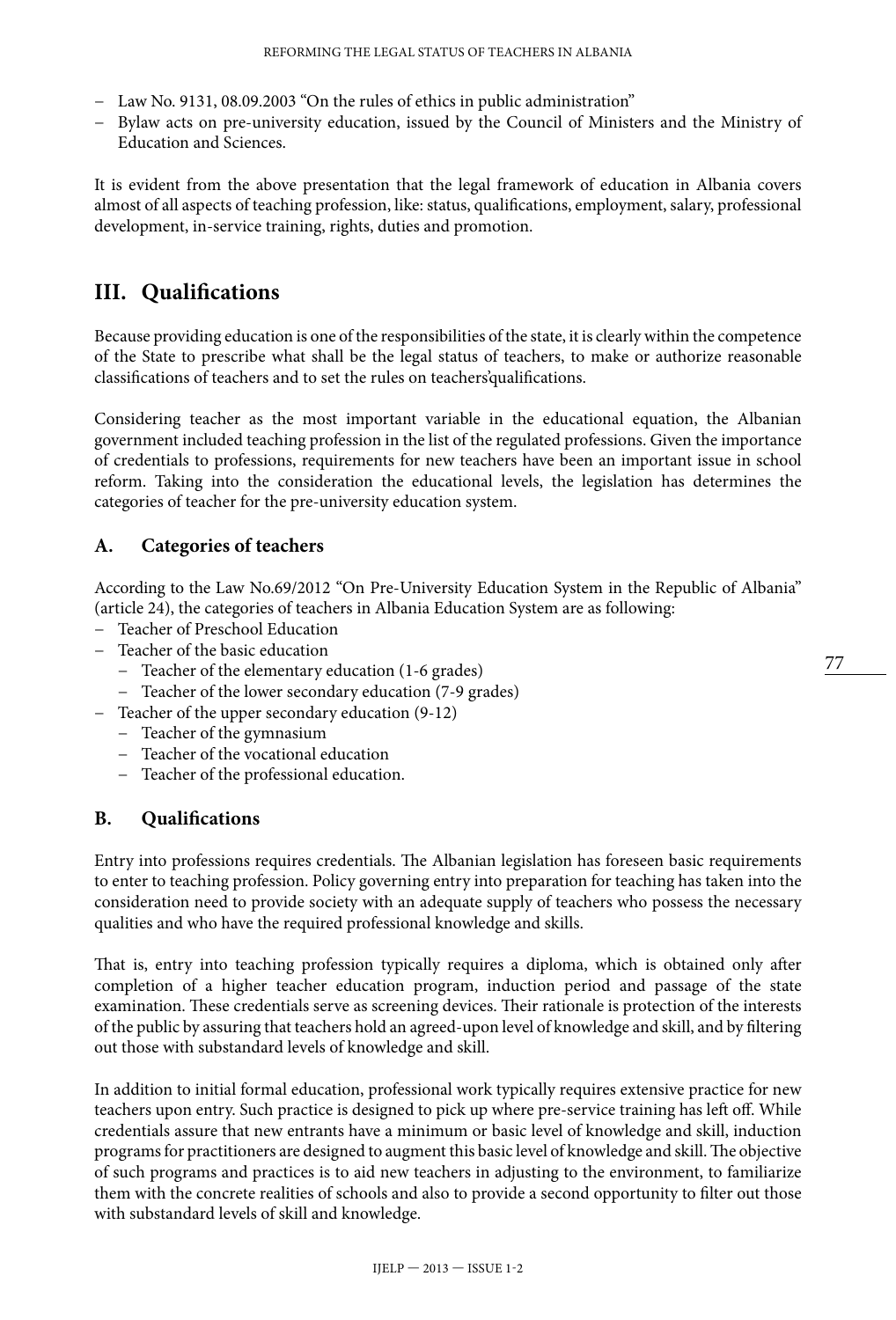The article 57 of the Law No.69/2012 "On Pre-University Education System in the Republic of Albania" requires the following diplomas for each respective category of teachers.

- − Bachelor in Preschool Education is required for the teacher of preschool education.
- − Diploma of the Second Cycle of University Studies is required for the following categories of teachers:
	- − teacher of the elementary education (1-6 grades)
	- − teacher of the lower secondary education (7-9 grades)
	- − teacher of the upper secondary education teacher of gymnasium (9-12).
- − Diploma of the Second Cycle of University Studies in Education is required for:
	- − teacher of the vocational education
	- − teacher of the professional education
	- − teacher that work with students with disabilities.

According to the article 26 of the Law No. 9741 of 21.5.2007 (changed) "On Higher Education in the Republic of Albania", the second cycle education offers two kinds of diplomas: "Master of Science" and "Professional Master". The Law on Pre-university Education does not specify which of them is required for the primary and which for the secondary. So, in practice students prefer to get a Master of Science diploma in order to be protected from any administrative decision.

The teachers of the initial education and secondary education shall be entitled to practice the profession of the teacher following successfully completing the professional internship and having successfully passed the state exam, as provided for in the Law No. 10 171, dated 22.10.2009, "On regulated professions in the Republic of Albania", as amended, and subordinate legal acts, issued for its implementation.

There are no requirements related to the nationality or residence. There are two laws that regulate employment of foreign teachers: Law No. 9959, date 17.07.2008 "On foreigners" and Law No. 8389, date 05.08.1998 "On Albanian Citizenship".

78

## **IV. Employment**

#### **A. Employment criteria**

Employment in the education sector is regulated under the rules of the public sector. All teachers, in public and non-public schools, must meet state requirements, but teachers in Albania are not considered civil servants.

Besides the Labour Code<sup>23</sup>, the followings are specific legal documents that regulate the procedures of recruitment, selection and appointment: Law No.69/2012 "On Pre-University Education System in the Republic of Albania"; Law No.10 171, date 22.10.2009 "On Regulated Professions in the Republic of Albania" changed by the Law No. 10357, date 16.12.2010; Normative Provisions (2002); Order of the Minister of Education and Science No. 490, dated 27.12.2005; Order of the Minister of Education and Science No. 22, dated 18.09.2006 "On the Appointment of Teaching and Management Staff in the Pre-university Education"; Code of Ministry of Education and Science No. 8937, dated 22.12.2005 "For schools with status 'National Level Schools'"; Decision of Council of Ministers No. 66, dated 03.02.2010 "On the Establishing the Regional Education Departments and Education Offices"; Collective Agreement dated 25.05. 2010.

Article 4, paragraph 4/4 of the Collective Agreement dated 25.05.2010, signed among the Ministry of Education and Science, the Federation of Unions of Education and Science and the Independent Union of Education of Albania clearly presents the employment criteria for all jobs and positions in the education system.

A person, who is seeking to practise teaching, that is a regulated profession, must have completed an appropriate accredited program of study and /or professional qualifications in the profession, which are certified by official documents issued within or outside the country and recognized in the Republic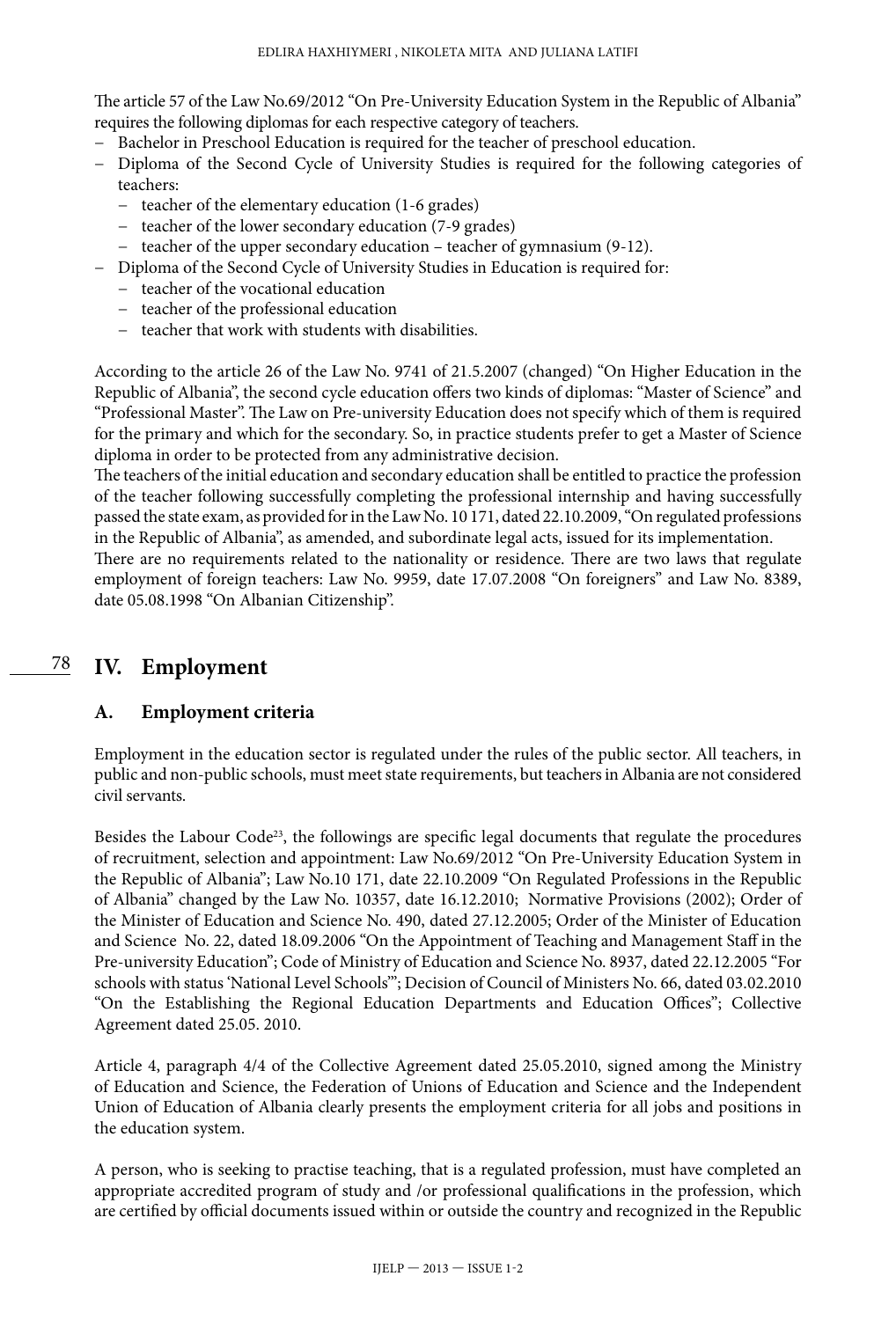of Albania in accordance with the legislation in power. Additional criteria for practising teaching are: to perform professional internship; to take the state exam; to be registered in the Professional Order.

#### **B. Employment procedures**

A job in the education sector can be obtained on the bases of competition.

When two or more candidates run for a single job position, according to the Law No.69/2012 "On Pre-University Education System in the Republic of Albania" (article 60), the director of the institution opens competition and creates the commission composed by a representative from the local educational unit, the chairman of the board of the institution, the chairman of the council of parents of the institution and two teachers being selected by the Council of Teachers in that institution. One of the teachers, having the longest experience in the institution, chairs the evaluation commission. The selection criteria include: a) level of diploma; b) GPA; c) seniority in education; d) training courses and qualifications recognized by the Ministry of Education and Science.

The priority is given to those candidates who have served for a period longer than 3 years far away from their residence or in disadvantaged areas; and to the candidates that have the status of "working disabled", certified by the decision of the relevant official committee.

Recruitment of teachers in special schools that have the status of the national schools is based on the criteria presented in the Chapter XIII of the Normative Provisions (2002), in the Order No. 490, date 27.12.2005, of the Minister of Education and Science , and in the Code No. 8937, date 22.12. 2005. According to the article 58, paragraph 2 of the Normative Provisions, letter b and c, selection procedures are organized by the school based on the criteria set by the Ministry of Education and Science. The school commission selects three best candidates and presents them to the Regional Educational Department that takes appointment decision. Each selected candidate initially works as a teacher assistant for one year.

Actually, the State is the teacher's employer in the public education system. But the Law No.69/2012 "On Pre-University Education System in the Republic of Albania" gives the right and the responsibility of employment to the educational institution.

The teacher's employer in the private education system is the owner of the institution, or school administrator, or school director, depending on the rules written in the statute of the institution.

#### **C. Permanent and part-time job**

Generally, the appointment as a teacher is permanent. The appointment decision is taken before the beginning of the new school year. There are the following criteria: required diploma for the level of education or profile, teaching licence, and at least one year teaching experience. Novice teachers are hired with one year employment contract.

A part-time teaching job is feasible in Albania. The Labour Code, the Collective Contract 2010-2014, and the Instruction No.21, date 23.07.2010 of the Minister of Education and Science "On norms of teaching in the pre-university education" are the legal documents that regulate the part time teaching job. A part-time teaching job can be offered usually when a permanent teacher absences for different legally foreseen reasons.

Normally, a teaching job cannot be combined with other paid activities. The Law No.9367, date 07.04.2005 "On preventing conflicts of interest in exercising public functions", and Law No. 9131, 08.09.2003 "On the rules of ethics in public administration" impose restrictions. According to the Normative Provisions (2002) article 44/2/q, a teacher cannot offer private courses to his/her students. But the article 44/1/b of the Normative Provisions foresees that in the case of absence of a teacher, than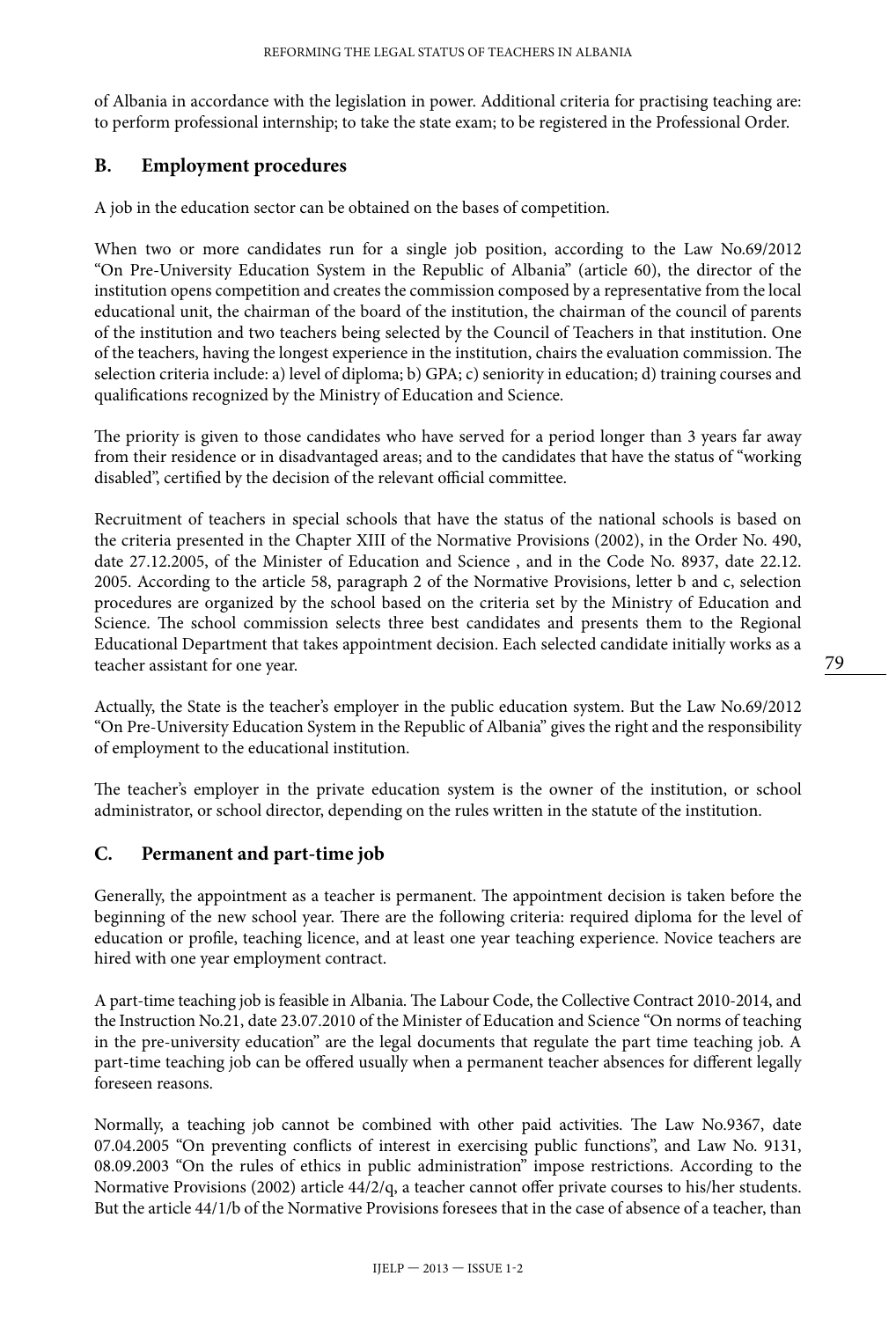a teacher from the same school and of the same subject can be charged to teach and for the additional workload will receive a supplementary payment.

#### *D. The nature of the teacher's employment contract*

Teacher's employment contracts are governed by two laws: a) "Labour Code of the Republic of Albania"; b) the Law "On Pre-University Education System in the Republic of Albania" and some by laws.

Four types of contracts for teacher's employment are in use in Albania: collective, individual, permanent and temporary. The individual contracts are used mostly for the part-time employment and usually in the private education sector.

The Labour Code describes the rules on collective contracts, parties, scope of application, form of contact, durations, variety of collective contracts, part-time contracts.

*Parties*. Article 160 of the Labour Code states: "The collective contract of employment is entered into by one or more employers or organizations of employers, on one side, and one or two Trade Unions, on the other side".

The collective contract in pre-university education is signed up between the Minister of Education and the Teachers' Trade Unions. Article 2, point 17 of the Law No.69/2012 "On Pre-University Education System in the Republic Of Albania" states that ""Social partner" are the trade unions with whom the Minister of Education and Science signs up the collective labour contract."

*Scope of application* is described in article 161 as following:

- 1. The collective contract defines the territorial and occupational scope of its application.
- 2. The collective contract is entered into on enterprise or branch level in accordance with the agreement between the contracting parties.
- 80

Article 166 foresees the *requirements* on the contract.

- 1. The collective contract will be valid only if in a written form. All the parties must sign it. When a party is an organization, the representatives of the latter are assigned in compliance with the statute.
- 2. The collective contract may be terminated or changed only in writing.
- 3. The collective contract will be valid only if it is made in the form of a written decision given by the Reconciliation Office, which the parties have assigned through an agreement.

*Duration* is another element of the contract that is regulated by the article 140 and 173.

Article 140 presents two kind of contracts related to duration.

- 1. The contract of employment is entered into:
	- b. for an undefined duration;
	- c. for a defined duration.
- 2. As a rule, the contract of employment is entered into for an undefined duration. Entering into a contract of employment for a defined duration must be justified through objective reasons, which are connected with the temporary nature of the assignment that the employee will be charged with. If the parties entering into the contract do not exactly define its duration, this contract will be considered as of undefined duration.

#### Article 173 describes the rules on duration of the collective contract.

- 1. The collective contract is bound for a defined or undefined duration.
- 2. Each party may terminate the collective contract bound for an undefined duration. In this case, the notice deadline extends to six months.
- 3. Each party may terminate the collective contract bound for a defined duration lasting more than three years, once the deadline has expired. In this case, the notice deadline extends to six months.
- 4. When several employers or employees bind the collective contract, the termination of the contract by any of them makes the collective contract between the rest of them remain valid.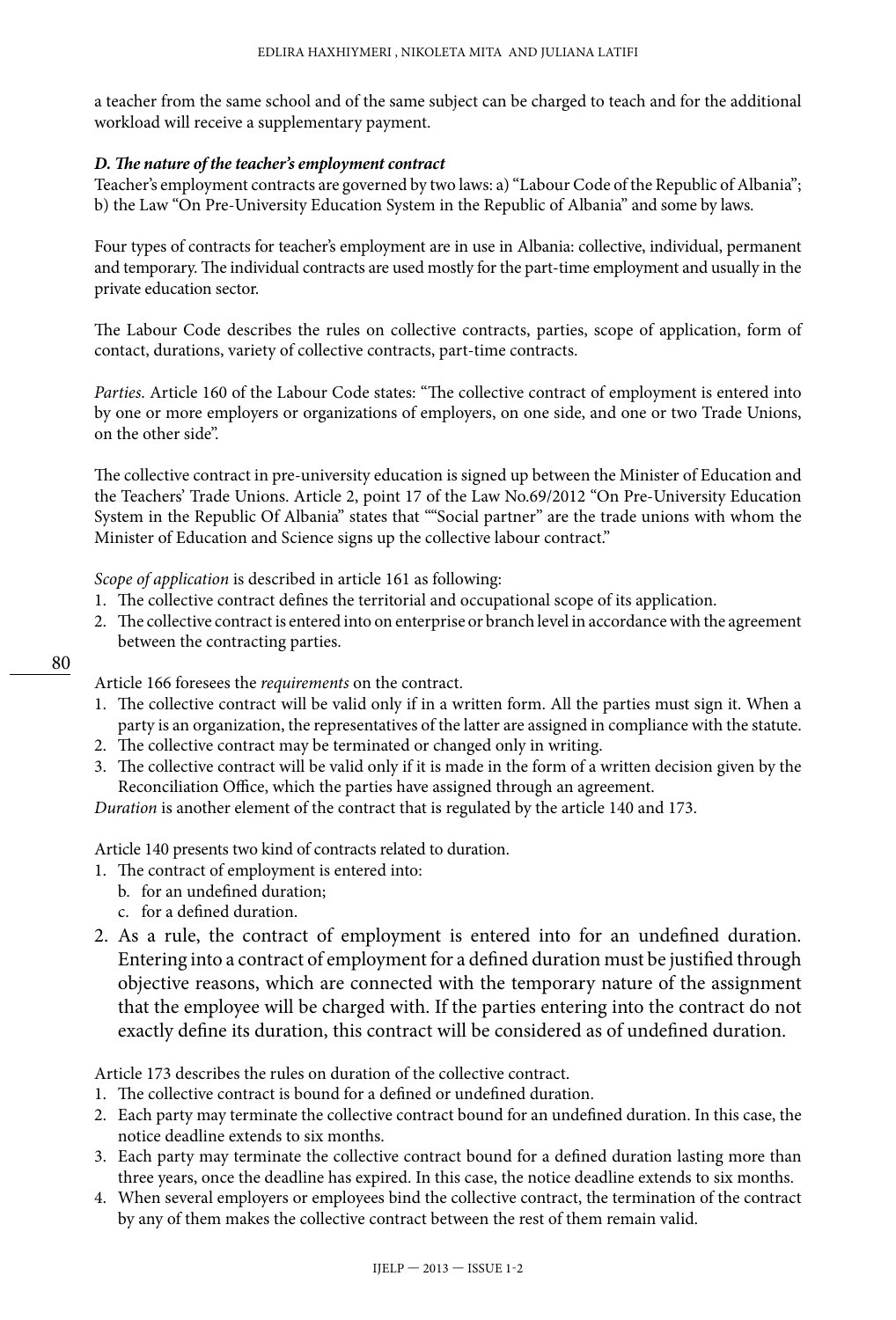5. The collective contract may not be kept in force in a reasonable way, when the circumstances change considerably and cannot be foreseen at the moment of binding it.

In this case, the most concerned party may address to the court to decide on its early termination.

*Variety of collective contracts* is given in the article 174.

- 1. When, at the same enterprise, there is an inclination to implement two collective contracts, one bound on enterprise level or on the level of a group of enterprises, whereas the other one on branch level, any employee may demand the implementation of the most favourable provision.
- 2. If, at the moment of concluding the collective contract on branch level, the employer has been bound on collective contract on enterprise level or on the level of a group of enterprises, he/she may announce himself/herself free from the latter, once the contract bound on branch level enters into force, unless otherwise defined by the collective contract on branch level.

Article 14 contains two rules on *part-time contract.*

- 1. Through the part-time employment contract, the employee accepts to work on the basis of hours, half or complete working days for a normal weekly or monthly duration, which is shorter than that of full-time employees working under the same conditions.
- 2. The part-time employee enjoys the same proportional rights as the full-time employee.

#### **E. Teacher transfer**

Teachers can be transferred from one school to another on the voluntary or involuntary bases. The transfer procedures are regulated by the Ministry of Education and Science regulations. The Chapter XII, article 55 of the Normative Provisions states:

- 1. The movement of teachers to work as an employee is made in accordance with the Labour Code (Chapter III).
- 2. Desire removal from office of teachers is a right of the individual, which is defined in the Labour Code. In these cases, it notifies the school principal in writing 30 days before the date of termination. The school principal shall notify the entity and the latter makes the necessary replacement.

Generally, the reasons of the teacher transfer can be: increase or decrease of the number of students in the education institution, increase or decrease of the number of classes, new regulations on the study programs, job vacancies, health status, social reasons, emergency needs. During the transition period, some cases of the teacher transfer for political reasons are registered.

#### **F. Leave of absence possible**

The leave of absence is possible and it is regulated by the Labour Code; by the Decision of the Council of Ministers No.511, date 24.10.2002 "On duration of work and leave of absence in state institutions", changed, and by Normative Provisions, 2002. Based on the Albanian legislation the leave of absence can be given for the following reasons: vacation, educational leave, social reasons, medical reasons, and maternity and adoption leave for women.

The Article 92, point 1 of the Labour Code sets that "The duration of the annual vacations with pay is defined by the collective contract or by the individual contract of employment".

#### **G. Teacher's wages**

The State through the Regional Educational Department or Educational Office pays the teacher's wages for the public education system. The Decision of the Council of Ministers No. 194, dated 22.04.1999 "On approval of the wages structure of the teaching personnel in the pre-university education", changed contains the criteria and rules for teachers wages.

81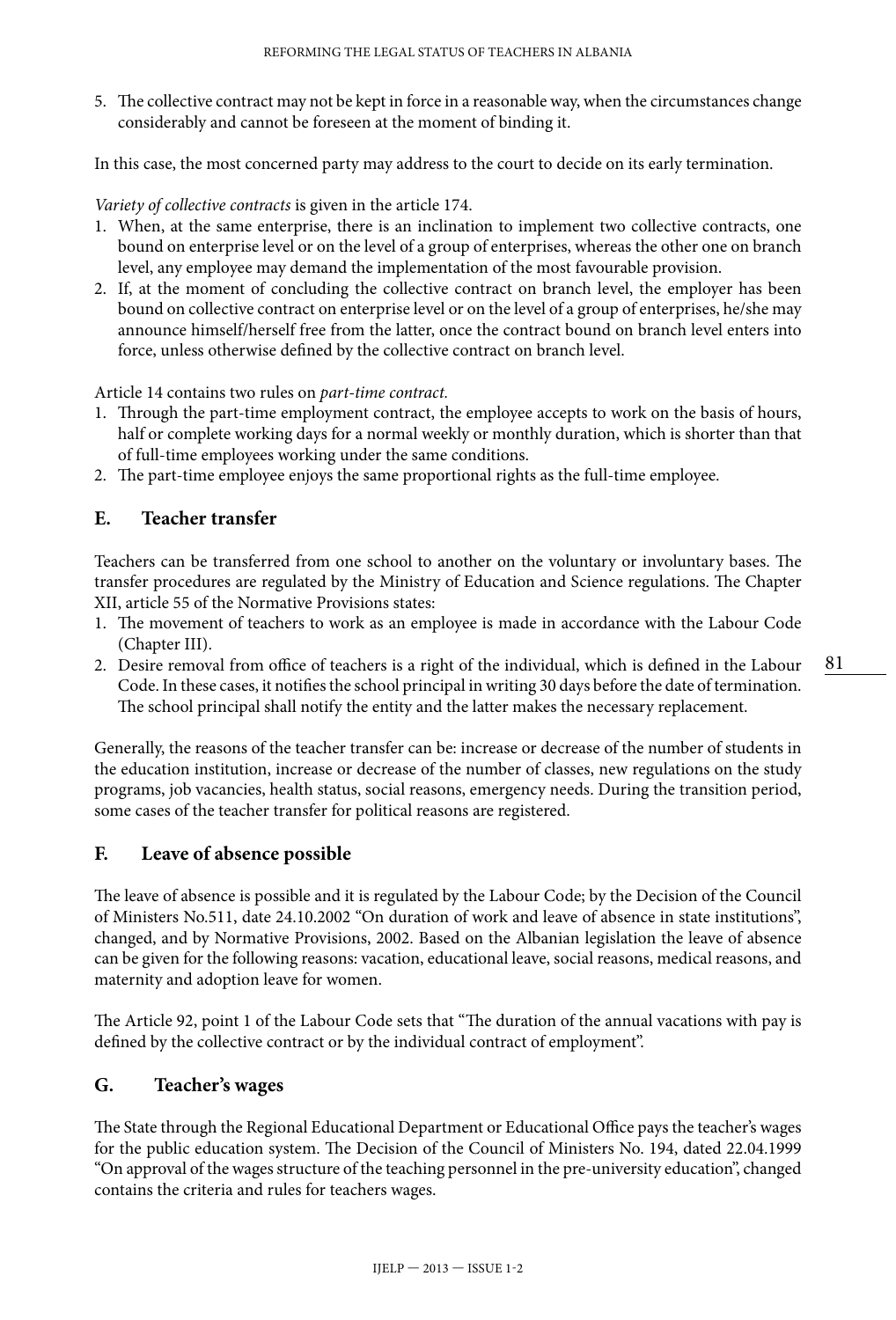## **V. Career Possibilities, Professional Development and in-Service Training**

Beyond both pre-service basic training and induction program for beginners, teaching profession requires ongoing professional development and growth on the part of teachers throughout their careers.

Albanian authorities have recognized the importance of in-service training designed to secure a systematic improvement of the quality and content of education and of teaching techniques. The assumption is that achieving a professional-level mastery of complex skills and knowledge is a prolonged and continuous process and, moreover, that teachers must continually advance their knowledge and update their skills.

The career possibilities of a teacher are regulated based on the Law No.69/2012 "On Pre-University Education System in the Republic of Albania". According to the Article 59 of this Law, qualification categories for teachers in service are three:

- a. "Qualified teacher";
- b. "Specialised teacher";
- c. "Master teacher".

Granting of the category to the teachers shall be based on the experience, training and on successfully passing the final examination of the respective qualification category. The criteria and procedures of qualification of teachers shall be set out by instruction of the Minister.

Every qualification category shall be accompanied with a supplement amount to the salary, the extent of which shall be determined upon the decision of the Council of Ministers.

#### **A. In-service training**

Fulfilling the conditions for professional learning is a major challenge for the teaching profession. Inservice training is a part of education reform in Albania for many reasons, like: teachers are lifelong learners; the content of education at all levels is changing; the pedagogy of teaching is developing rapidly; shifting from the concept of in-service education to in-service learning. In this framework the legislation is improved and the institutional reform is undertaken.

The Law No.69/2012"On Pre-University Education System in the Republic of Albania" has foreseen rules on professional development, while the Instruction of the Minister of Education and Science of 2013 "On function of the system of the professional development of the teaching personnel" gives orientations on function and procedures of the in-service training.

Article 58 of the Law No.69/2012 states:

- 1. The educational institution shall plan the professional development of teachers in accordance with their needs and in compliance with the central, local educational policies and those of the institution.
- 2. The forms of professional development are: internal professional development, training sessions, professional networks, consultation, short-term and long-term courses.
- 3. The teachers and directors shall be trained at least 3 (three) days per year.
- 4. The training sessions shall be held according to the "demand offer" system, based on the requests from the educational institutions and offers from training agencies, which may be public or private. The training programs shall be accredited by the Ministry.
- 5. The local educational units shall organise the continuous professional development of teachers in cooperation with training agencies with accredited training programs, selected in open competition, in line with the procedures provided for in the instruction of the Minister.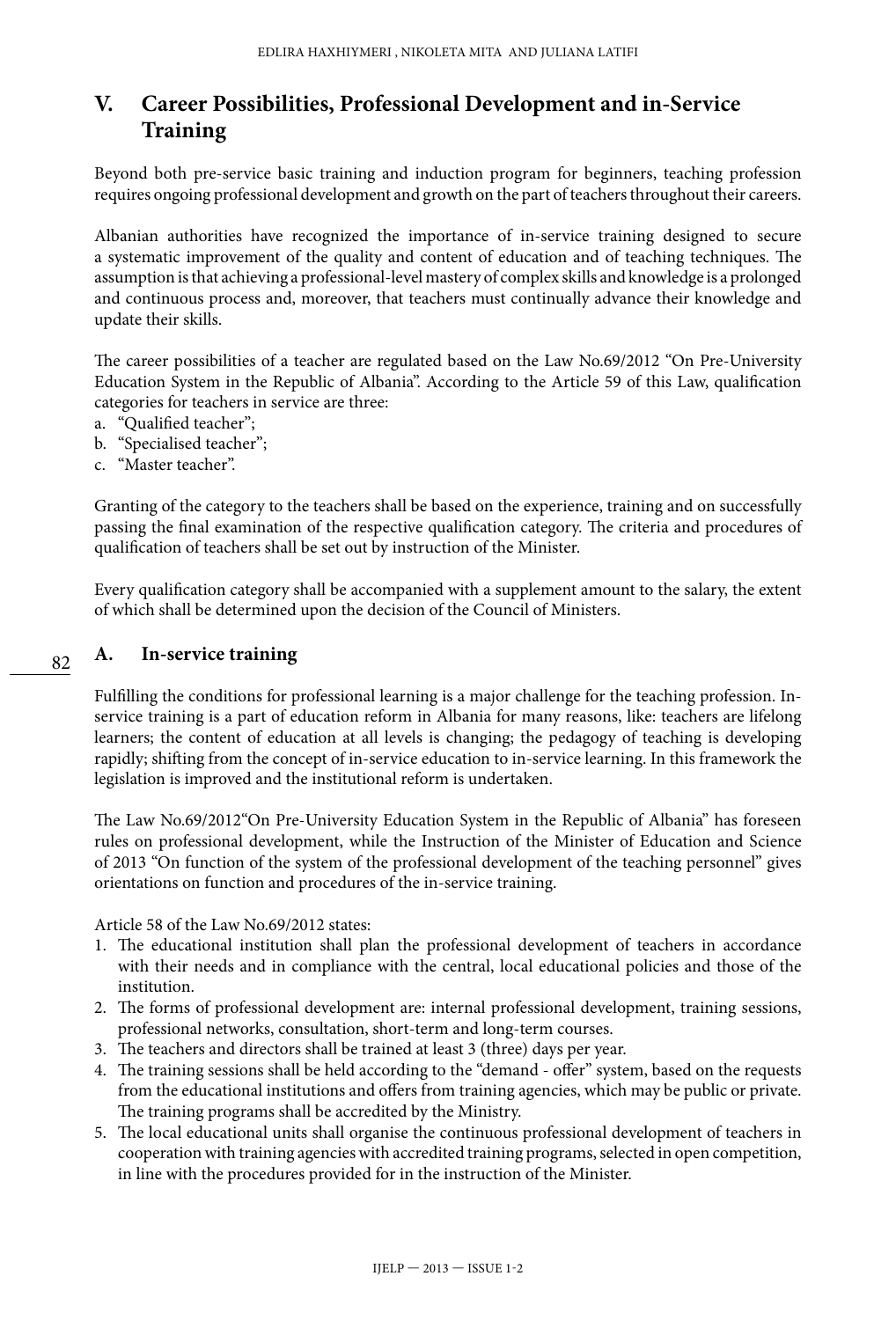6. The financial resources for the training sessions shall be from the individual contribution of the educational employee, state budget, projects of local and foreign non-profit-making organisations, foundations, institutions, and other legal sources.

## **VI. Duties and Obligations**

#### **A. Is there a specific liability for teachers?**

The liability for teachers as an employee is regulates based on the Labour Code. Chapter Employee's Obligations contains articles and rules about personal job performance (article 22), binding in obedience (article 23), binding in caution at work (article 24), binding in rendering accounts and in giving back (article 25), binding in loyalty (article 26), employee's responsibility (article 27), prohibition against competition after the termination of labour relations (article 28, 29, 30, 31).

The article 56, point 3 of the Law No.69/2012 "On Pre-University Education System in the Republic of Albania" states that "Teachers shall be tasked to:

- a. Implementing this law and by-law acts for its implementation;
- b. Taking care of the progress for each student;
- c. Implementing and developing the curriculum;
- d. Updating the professional powers;
- e. Implementing the standing rules of the institution;
- f. Providing his/her assistance for the performance of the institution he/she is hired".

The article 67, point 2 of the Law No.69/2012 "On Pre-University Education System in the Republic of Albania" asks "The employees of the educational institution shall not be entitled to make available to others, outside the institution, personal data of a person, indicating his identity, with the exception of cases when the person submits a request or grants his consent".

While the point 5 of article 67, prohibits the employees of the educational institutions to provide data on educational achievements and conduct of a student in an educational institution publicly or to a specific person.

The Normative Provisions through article 44 presents the specific obligations of teacher and some restrictions such as: the teacher is prohibited, for matters of his private needs, to remove the student from classroom; the teacher cannot offer private courses; the teachers is not allowed to smoke in the classrooms; the teacher is not allowed to drink alcoholic drink during working hours.

#### **B. Disciplinary status of teachers and disciplinary sanctions**

The disciplinary status of teachers is regulated based on the following legal documents:

- − The Labour Code (article 37. 153)
- − Law No.69/2012 "On Pre-University Education System in the Republic of Albania" (article 60)
- − The Collective Contract (2010-2014)
- − Normative Provisions 2002 (article 44)
- − Code of Teacher's Ethics in the Public and Private Pre-university Education (2012).

In case of a break of work discipline, serious damage or repeated damage to property of the institution, employees are given disciplinary sanctions such as advice, warring, transfer from the upper education level to lower education level for one year, compensation for damage determined based on the contract or on the court decision. The director of the public institution shall dismiss the teacher from the institution due to:

a. infringement of the provisions of the Labour Code, this law and other by-law acts;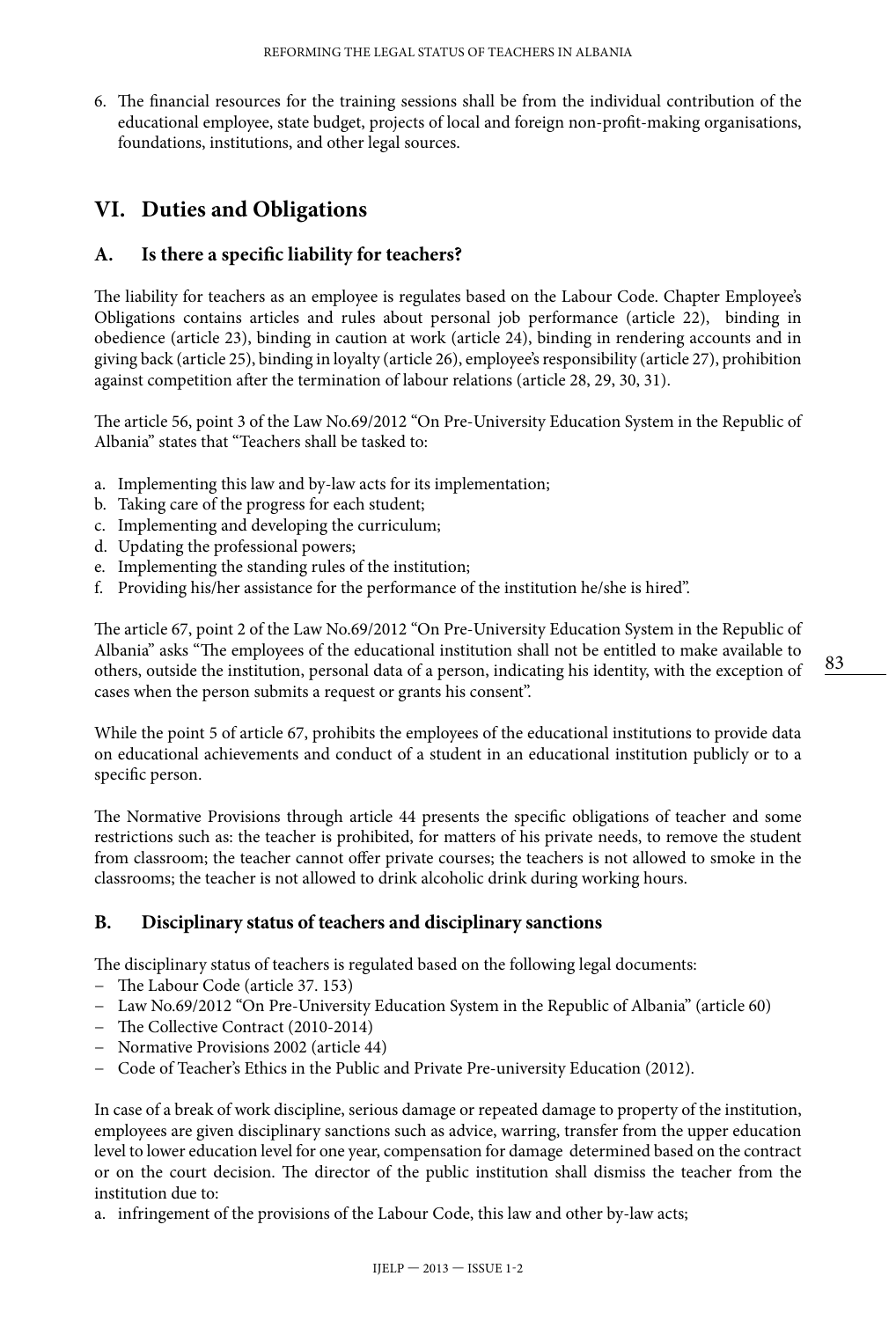- b. violation of ethics and conduct of the institution;
- c. lack-of progress of students, low results on the school tests, low results on the external tests of the local or national level, low results in the national examinations, negative evaluation of the State Inspectorate of Education.

Analysing the legislation, we remark that following recommendations of UNESCO are not reflected in the legislation.

- a. The authorities or bodies competent to propose or apply sanctions and penalties should be clearly designated.
- b. Disciplinary measures applicable to teachers guilty of breaches of professional conduct should be clearly defined. The proceedings and any resulting action should only be made public if the teacher so requests, except where prohibition from teaching is involved or the protection or well-being of the pupils so requires.
- c. Teachers' organizations should be consulted when the machinery to deal with disciplinary matters is established.

There is a need for further improvement of this part of legislation.

## **VII. Reforms on the Status of Teachers**

#### **A. Policies**

Ministry of Education and Sciences has undertaken the reform of education, part of which is the reform on teacher status. The reform on the status of teachers is focused on improvement of the legislation, on expanding the teacher education university programs, on improving the employment policy, on transforming the professional development and in-service training system, on teacher promotion, on improving the salary system. This reform is implemented on the basis of three policy documents:

- a) The National Strategy for Development and Integration;
- b) The National Strategy of Pre-university Education (2009-2013);
- c) The National Strategy for the Higher Education (2008-2013)

#### **B. What reforms on the status of teachers are planned taking into account the financial constraints in the sector?**

Government in Albania is considering salary with particular importance amongst the various factors which affect the status of teachers. The government has implemented the following UNESCO's recommendations as:

Teachers' salaries should:

- (a) reflect the importance of society to the teaching function and hence the importance of teachers as well as the responsibilities of all kinds which fall upon them from the time of their entry into the service;
- (b) compare favourably with salaries paid in other occupations requiring similar or equivalent qualifications;
- (c) provide teachers with the means to ensure a reasonable standard of living for themselves and their families as well as to invest in further education or in the pursuit of cultural activities, thus enhancing their professional qualification.

In the framework of this reform the following legal documents regulate the teacher's salary issue:

- a) the Law No.69/2012"On Pre-University Education System in the Republic of Albania",
- b) the Law No.10 171, date 22.10.2009 "On Regulated Professions in the Republic of Albania" changed by the Law No. 10357, date 16.12.2010;
- c) the Law No. 9741, date 21.05.2007, changed "On Higher Education In Republic of Albania". Some decisions of the Council of Ministers on teacher's salary are taken during last eight years: Decision of the Council of Ministers No. 194 of 22.04.1999 "On approval of the wages structure of the teaching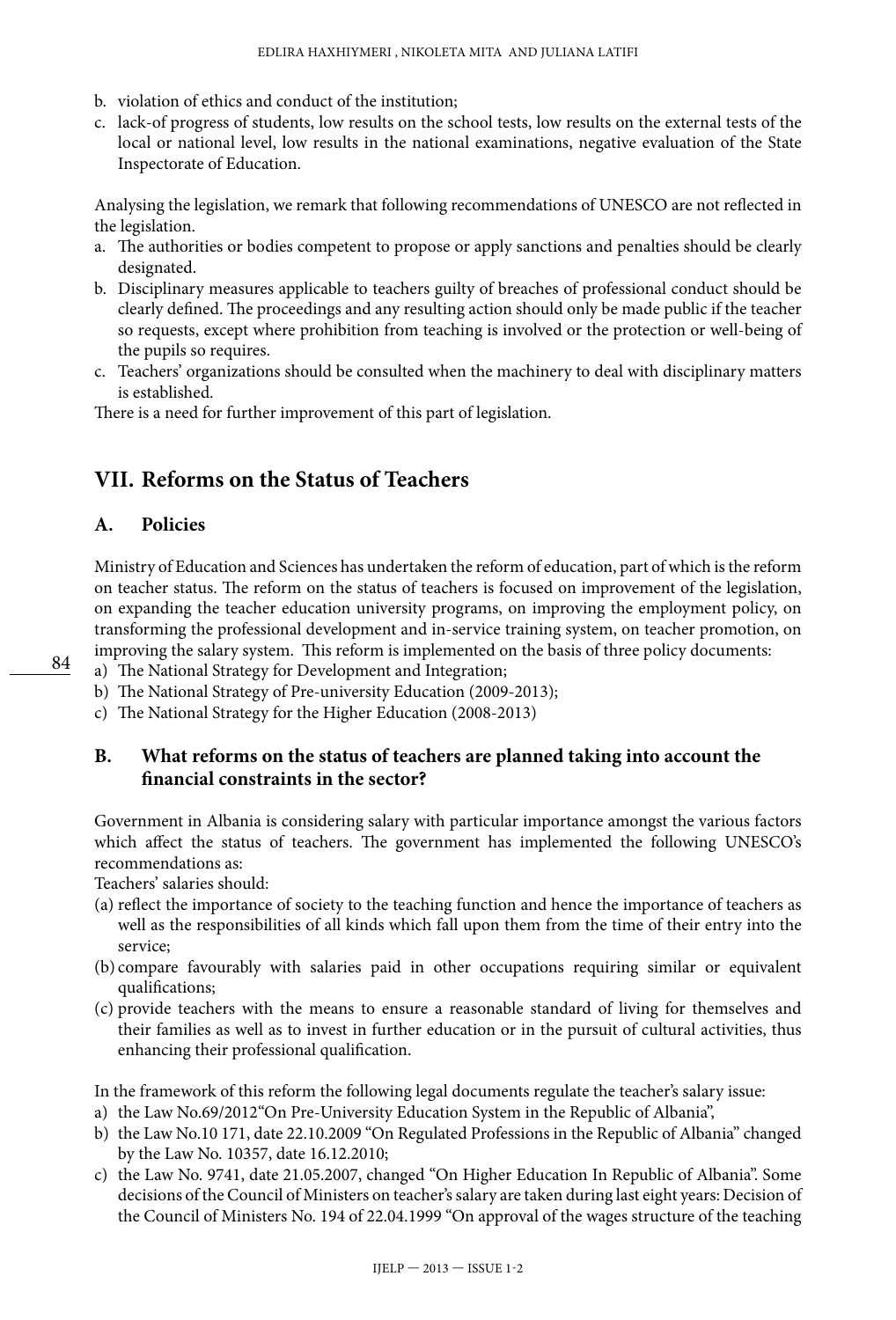personnel in the pre-university education"; "; Instruction No.21 of 23.07.2010 of the Minister of Education and Science "On norms of teaching in the pre-university education"; Decision of the Council of Ministers No.511 of 24.10.2002 "On duration of work and leave of absence in state institutions".**.** 

As the result of implementation of this reform, the salary of teachers is increased from the year to year.

#### **C. How does the government deal with the problems of teaching as becoming an aging profession and how will it make the teaching profession attractive for younger teachers?**

The government policy is focused on two directions to cope with the problems of teaching profession: on increasing the number of teacher education university study programs and on increasing the teacher's salary. The Government Program for period 2009-2013 and the Strategy of Higher Education 2008- 2013 are two policy documents that support the initiative of the government towards the developments in teaching profession.

Finally, it is important to realize that passing legislation is only the first step in improving teacher's status, but implementing laws is most important and challenging.

## **VIII. References**

- Code of Ministry of Education and Science No. 8937 of 22.12.2005 "For Schools with Status 'National Level Schools'".<http://www.mash.gov.al/legislation>
- Code of Teacher's Ethics in the Public and Private Pre-university Education (2012). [http://www.mash.](http://www.mash.gov.al/legislation) [gov.al/legislation](http://www.mash.gov.al/legislation)
- Collective Agreement dated 25.05. 2010. <http://www.mash.gov.al/legislation>
- Decision of Council of Ministers No. 66 of 03.02.2010 "On the Establishing the Regional Education Departments and Education Offices". http://www.km.gov.al
- Decision of the Council of Ministers No. 194 of 22.04.1999 "On approval of the wages structure of the teaching personnel in the pre-university education". http://www.km.gov.al
- Decision of the Council of Ministers No.511 of 24.10.2002 "On duration of work and leave of absence in state institutions". http://www.km.gov.al
- Instruction No.21 of 23.07.2010 of the Minister of Education and Science "On norms of teaching in the pre-university education".<http://www.mash.gov.al/legislation>
- Law No. 108/2013 "On foreigners". <http://www.asp.gov.al>; [http://www.lexadin.nl/wlg/legis/nofr/eur/](http://www.lexadin.nl/wlg/legis/nofr/eur/lxwealb.htm) [lxwealb.htm](http://www.lexadin.nl/wlg/legis/nofr/eur/lxwealb.htm)
- Law No. 69 of 21.6.2012 "On Pre-university Education System in the Republic of Albania". [http://www.](http://www.mash.gov.al/legislation) [mash.gov.al/legislation](http://www.mash.gov.al/legislation)
- Law No. 7961 of 12.07.1995 "Labour Code of Republic of Albania", changed. By Law No. 8085 of 13.03.1996, changed by Law No. 9125 of 29.07.2003. http://www.mpcs.gov.al/legislation
- Law No. 8389 of 05.08.1998 "On Albanian Citizenship". [http://www.eudo-citizenship.eu/NationalDB/](http://www.eudo-citizenship.eu/NationalDB/docs/ALB) [docs/ALB;](http://www.eudo-citizenship.eu/NationalDB/docs/ALB) <http://www.lexadin.nl/wlg/legis/nofr/eur/lxwealb.htm>
- Law No. 8652 of 31.7.2000 "On the Organization and Functioning of Local Governance". [http://www.](http://www.eudo-citizenship.eu/NationalDB/docs/ALB) [eudo-citizenship.eu/NationalDB/docs/ALB](http://www.eudo-citizenship.eu/NationalDB/docs/ALB); [http://www.lexadin.nl/wlg/legis/nofr/eur/lxwealb.](http://www.lexadin.nl/wlg/legis/nofr/eur/lxwealb.htm) [htm](http://www.lexadin.nl/wlg/legis/nofr/eur/lxwealb.htm)
- Law No. 9131, 08.09.2003 "On the rules of ethics in public administration". http://www.mash.gov.al/ legislation
- Law No. 9741 of 21.5.2007 (changed) "On Higher Education in the Republic of Albania". [http://www.](http://www.mash.gov.al/legislation) [mash.gov.al/legislation](http://www.mash.gov.al/legislation)
- Law No.10 171 of 22.10.2009 "On Regulated Professions in the Republic of Albania" changed by the Law No. 10357 of 16.12.2010.<http://www.mash.gov.al/legislation>
- Law No.10247 of 2010 on Albanian Qualifications Framework.<http://www.mash.gov.al/legislation>